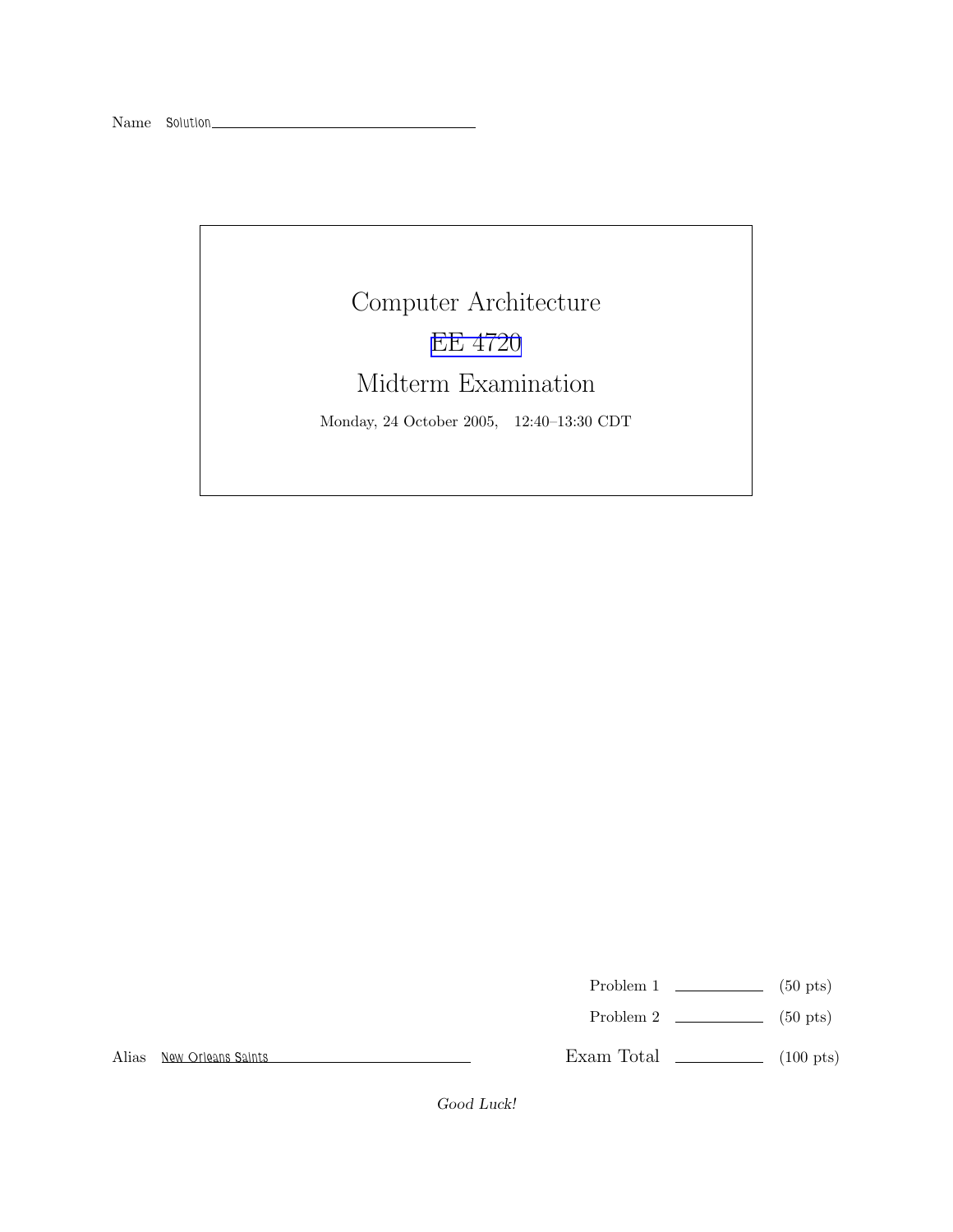Problem 1: The partially completed routine on the next page is called with the address of a string which may contain characters that look like letters, for example, "g0!1y." The routine should replace those characters with the letters they look like; the example would be converted to "golly."

The string DMAP (see the next page) specifies the look-alikes. It specifies a letter (always lower case) followed by one or more look-alike characters followed by a comma (possibly followed by another group). For example, "o0,l1!," indicates that the letter oh's look-alike is the digit zero and the letter el's look-alikes are the digit 1 and an exclamation point.

The routine on the next page is almost finished. The part at the end uses a look-up table to translate the string, and the part at the beginning has started setting up the look-up table. Write the code that finishes setting up the look-up table based on DMAP. [50 pts]

Write the code that sets up the look-up table.

 $\overline{\bigvee}$  The code must be reasonably efficient.

 $\sqrt{\phantom{a}}$  The only synthetic instructions that can be used are nop and 1a.

Solution on next page.

Grading Notes: To check for a comma in, say,  $t4$  many solutions used a sub  $t3$ ,  $t4$ ,  $t5$  followed by something like beq  $t3$ , 0, COMMA (remember that  $t5$  held the comma character). The easier way to do it is just beq  $t4,t5$ , COMMA.

Use the next page for the solution.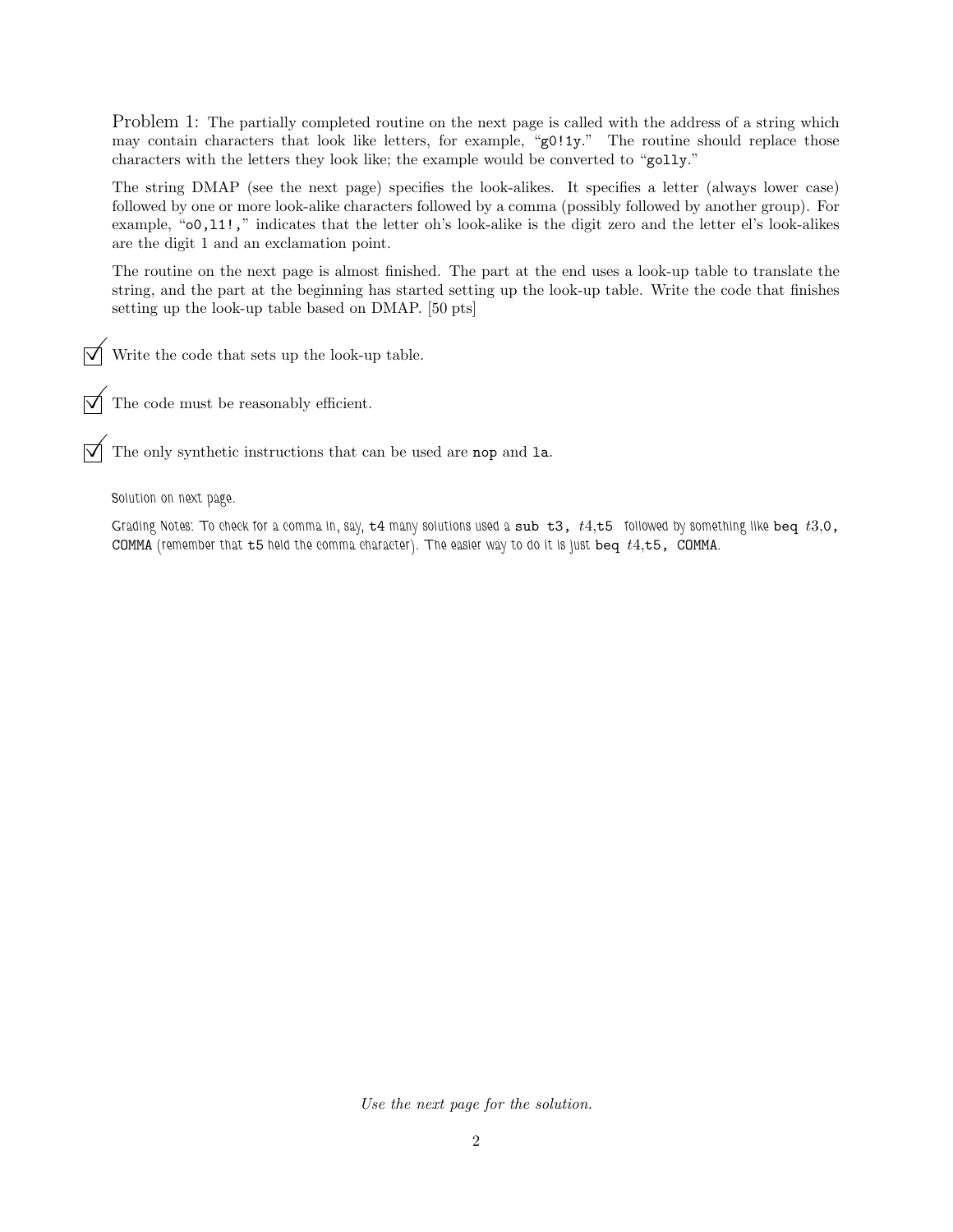## Register Usage  $#$ # \$a0: Procedure call argument. Address of string to translate. # There are no return values. .asciiz "o0,11!,  $c([,t+,s\$ ," # Translate 0->o, 1->1, !->1, (->c, etc.  $DMAP:$ LUT: .space 256 la \$t0, LUT addi \$t1, \$0, 255 # First, initialize look-up table so every character is mapped to itself. LOOPO: add \$t3, \$t0, \$t1 # Compute address of LUT entry. sb \$t1, 0(\$t3) # Write default entry. (A->A, B->B, etc.) bne \$t1, \$0 LOOPO addi \$t1, \$t1, -1 # Next, set up look-up table based on DMAP string. (Finish in solution.)  $#$ la \$t0, DMAP la \$t1, LUT addi \$t5, \$0, 44 # ',' Comma character separates groups. # Start solution here. (Can be done in 9 insn.) # Solution Starts Here -- Solution Starts Here -- Solution Starts Here  $LOOP1:$ lb \$t4, 0(\$t0) beq \$t4, \$0 EXIT addi \$t0, \$t0, 1  $LOOP2:$ lb \$t3, 0(\$t0) beg \$t3, \$t5 L00P1 addi \$t0, \$t0, 1 add \$t3, \$t3, \$t1 j LOOP2 sb \$t4, 0(\$t3) EXIT: # Solution Ends Here -- Solution Ends Here -- Solution Ends Here # Use the look-up table to translate the string. la \$t1, LUT LOOP3: 1b \$t2, 0(\$a0) # Load character of string. beq  $t2$ ,  $0$ ,  $EXIT2$ add \$t2, \$t2, \$t1 # Compute address of look-up table entry. lb \$t2, 0(\$t2) # Load translated character.  $sb$   $t2, 0$  $s30)$ # Write translated character to string. j LOOP3 addi \$a0, \$a0, 1 EXIT2: jr \$ra nop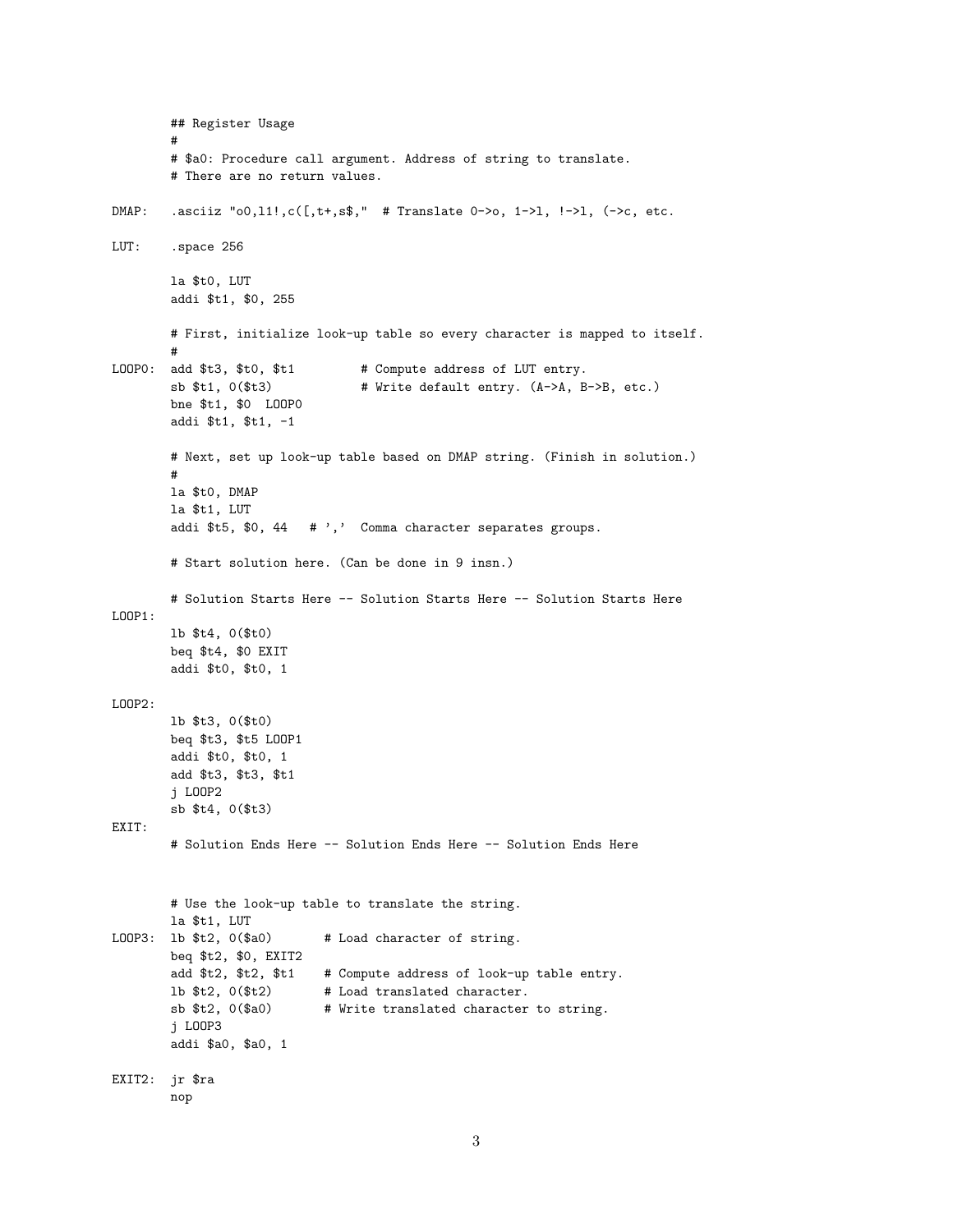

Problem 2: Answer each question below. The instruction format descriptions are provided for reference.

(a) A proposed new MIPS branch instruction compares a register value to a constant to determine if the branch should be taken. For example, the branch below is taken if the contents of t1 is 123. [10 pts]

beqi \$t1, 123, TARGET nop

Why isn't it feasible to code such an instruction using any of the existing MIPS formats?

Because that instruction uses two constants, the value to compare (123) and the branch target (TARGET). Since none of the three MIPS formats has two immediate fields it can't be coded. One could split the immediate field in Format I in half, use 8 bits for the value and 8 bits for the displacement, but then it would not be correct to say beqi used Format I. This is more than being picky about words because the fields in the format correspond to data paths in the implementation and so adding or modifying fields means adding or modifying hardware in the implementation.

How could a conditional control transfer instruction that compared a register to an immediate be coded using the MIPS formats? (The instruction would be different than beqi.)

Put the branch target in a register. For example, beqir  $t1$ , 123,  $t2$ , in which the contents of  $t1$  is compared to 123, if they are equal branch to the address in register  $t2$  (after the delay slot). Like jr and jalr the target address is in a register. This instruction would be coded in Format I: beqir rs, immed, rt.

©Show the instruction in assembly language. See above.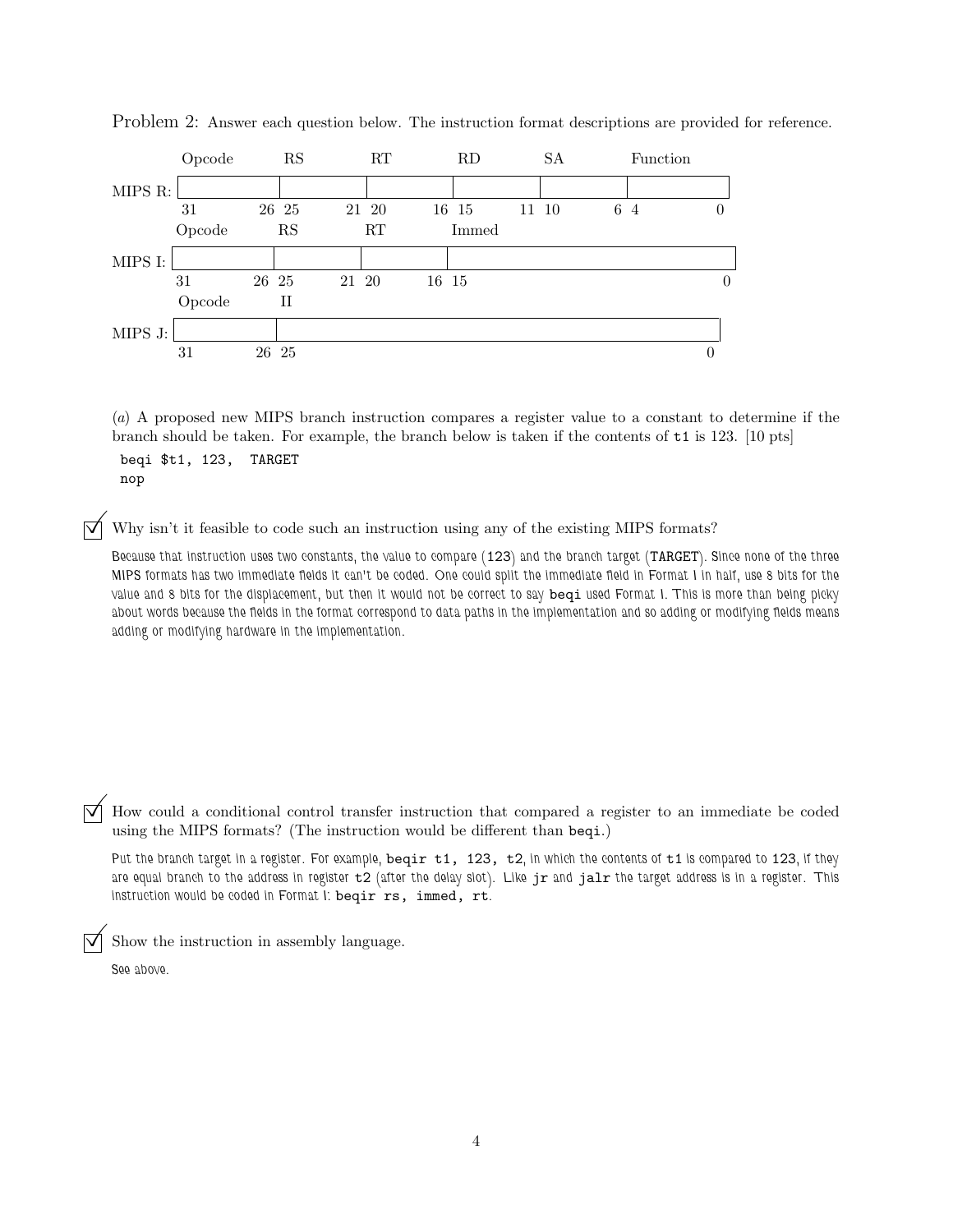| $(b)$ Show the results of addition for the 32-bit data types shown below. [10 pts] |
|------------------------------------------------------------------------------------|
| Unsigned Integer:                                                                  |
| 0x0999<br>$+$ 0x0109<br>0x0aa2                                                     |
| BCD:<br>0x0999<br>$+$ 0x0109<br>0X1108                                             |
| Packed 4-bit integers with saturating arithmetic.:<br>0x0999<br>0x0109<br>0X0a9f   |

(c) The MIPS ISA specifies that the sa (shift amount) field in the add instruction must be zero (an add instruction with a non-zero sa field value should cause an execution error). [10 pts]

© Describe <sup>a</sup> difficulty that might have arisen if the MIPS ISA had specified that implementations should ignore the sa field in an add instruction (and so the sa field could contain any value).

If implementations ignored the field then programmers would be free to put any value in the field without changing what the add does. Because programmers might do this a later version of the ISA could not use the field for an extended opcode or for an improved add instruction because existing code expects the add to be an add, regardless of the value in the field. As an extended opcode field, a non-zero value in sa wold specify completely different instructions, say a 1 in sa would specify a andn (and-not) instruction. An improved add instruction might use the sa field as a shift amount to be applied to the second operand (called a scaled add).

© Describe <sup>a</sup> difficulty that might have arisen if the MIPS ISA said nothing about the sa field in an add instruction.

The same difficulty as the previous case. If the ISA says nothing then some implementors would assume ignoring the field is okay and programmers for those implementations might put values in the field.

© Describe <sup>a</sup> difficulty that might have arisen if the MIPS ISA did specify that sa must be zero but did not say what should happen if the field were non-zero.

Not a very good ISA, since it's not fully describing the behavior of the add instruction. If some implementors chose to ignore non-zero values then there would be the same problem as the previous cases.